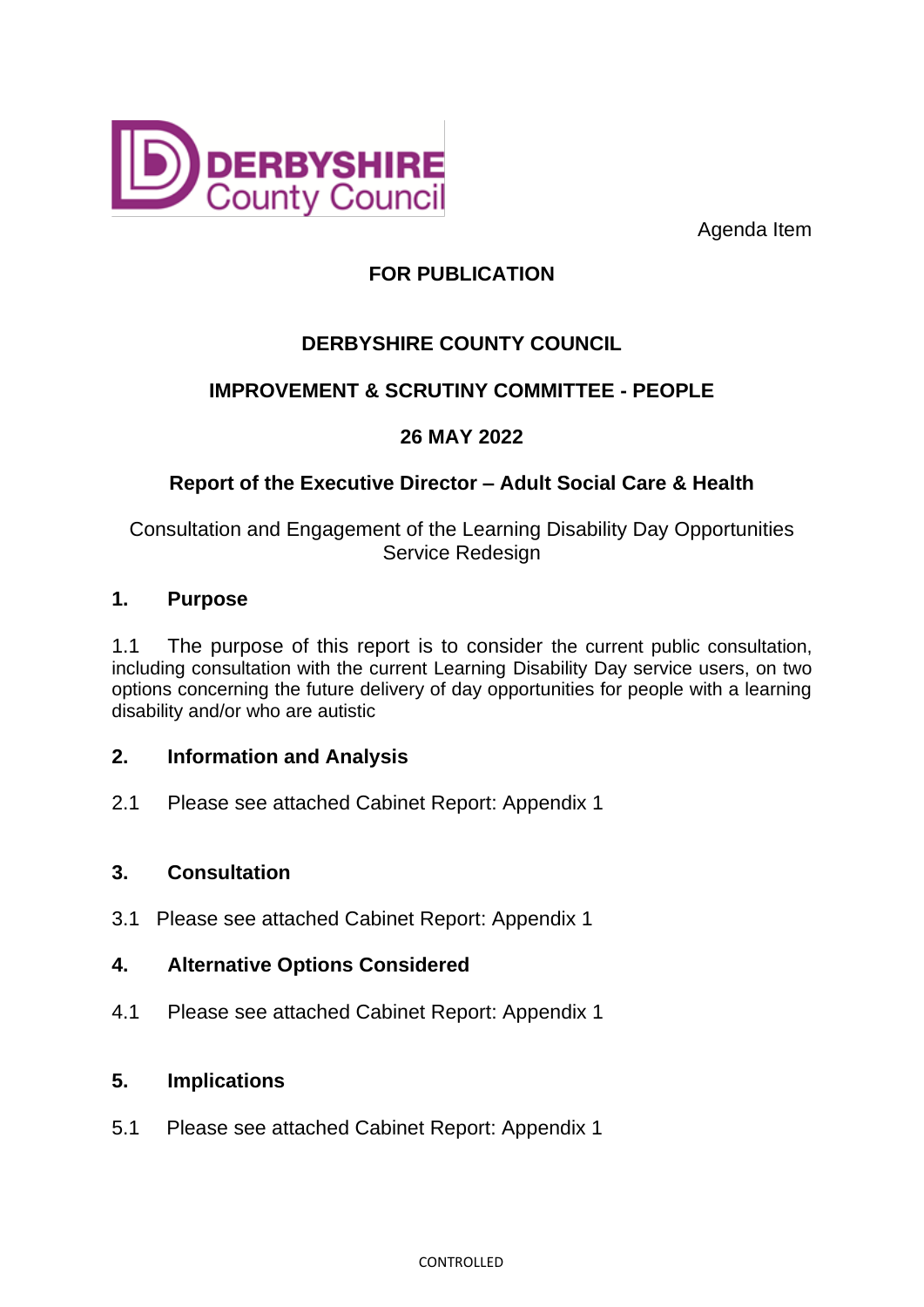### **6. Background Papers**

6.1 None

### **7. Appendices**

7.1 Appendix 1 – Cabinet Report  $10<sup>th</sup>$  March 2022: Learning Disability Day Opportunities Service Redesign

# **8. Recommendation(s)**

That Committee:

a) Notes that public consultation began on the  $28<sup>th of</sup>$  March 2022

b) Notes that the public consultation will last for 12 weeks ending on the 19<sup>th</sup>  $\sigma$ <sup>f</sup> June 2022

c) A further report will be available once results from the consultation have been collated

#### **9. Reasons for Recommendation(s)**

9.1 A further report following the conclusion of a consultation is recommended to ensure that the Scrutiny Committee is fully informed of the outcome of the consultation

**Report Author: Linda Elba-Porter Contact details: [Linda.Elba-Porter@deerbyshire.gov.uk](mailto:Linda.Elba-Porter@deerbyshire.gov.uk)**